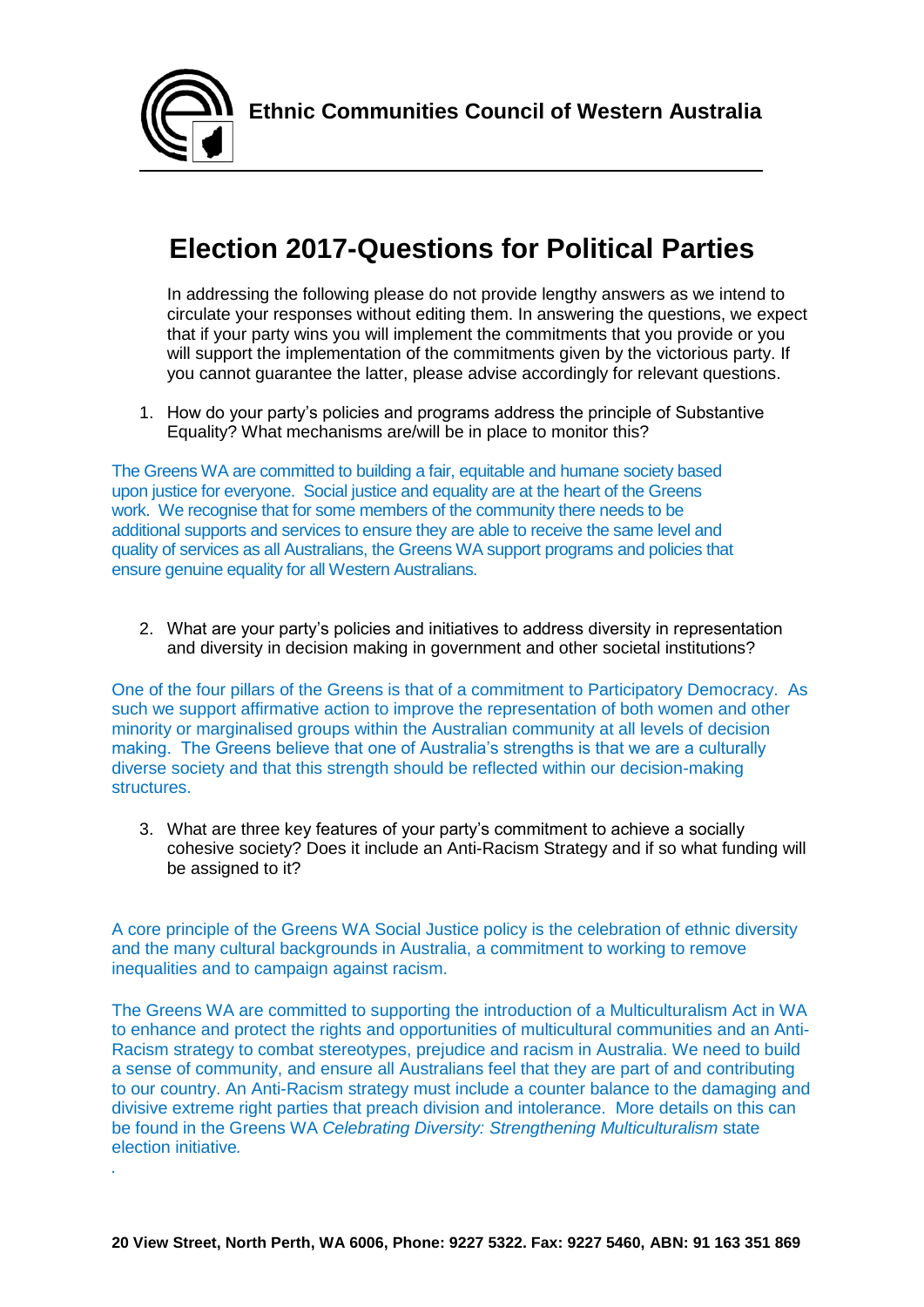4. Will your party restore ECCWA's core funding before 30<sup>th</sup> June 2017 and will the funding provided be on par with what other state and territory governments provide their ECCs or Multicultural Councils?

The Greens WA recognise the essential value of advocacy bodies in ensuring that all voices of the community are heard and are committed to fighting for funding for WA that matches with other state and territory governments, and support the ask of \$150,000 per annum for the Ethnic Communities Council of Western Australia.

5. Will your party introduce a Multiculturalism Act along the lines of what Victoria and Queensland have (i.e. The Multicultural Victoria Act 2011 and Queensland Multicultural Recognition Act 2016)?

The Greens WA are calling for a Multiculturalism Act that includes similar provisions to Victoria's Multicultural Victoria Act 2011 and Queensland's Multicultural Recognition Act 2016. The Greens believe that the introduction of any such Act must be undertaken in consultation with the multicultural community. More details of this can be found as part of the Greens WA *Celebrating Diversity: Strengthening Multiculturalism* state election initiative*.* 

6. As part of a proposed Act will your party create an Independent mechanism to oversee a Multicultural Commission? It is envisaged that the Commission, with about 8 FTEs, (to replace the Office of Multicultural Interests (OMI) will focus on policy development, monitoring of Equity plans etc. and not to take over the functions of other departments e.g. ethnic schools as OMI has. Consultations with the community

The Greens support independent mechanisms and bodies to ensure that strategies can be developed and plans can be monitored to ensure progress in advancing the interests of a multicultural Australia. The Greens recognise that the current structure of OMI does not meet the needs of many within our community and support community consultations to explore the prospect of the establishment of a Commission.

7. Will your party monitor the effective implementation of the WA Language Services Policy?

The Greens support the WA Language Services Policy and would support measures to ensure its effective implementation. Access to interpreters should be viewed as a fundamental right and needs to be supported and promoted amongst all services.

8. Will your party restore the funding for the Italian Insertion Program without cutting the current funding of other Community Languages? Will it revert the implementation responsibility of the Community Languages program to the Education Department?

Access to the Community Language program is important for staying connected to culture and family. The Greens WA support restoring funding to the Italian Insertion Program and funding other community language programs appropriately and believe that this is best placed within the Department of Education.

9. Will your party re-establish a Transcultural mental health unit with State wide responsibility?

The Greens support appropriate culturally and linguistically diverse services to ensure that all members of the community can access the support services they need, this includes but is not limited to; mental health services, housing, education, aged services, disability services, and broader health services. The Greens believe that the best approach to ensuring the re-establishment of a statewide Transcultural mental health unit is via a hub and spoke model providing both a centre of excellence in transcultural mental health but also